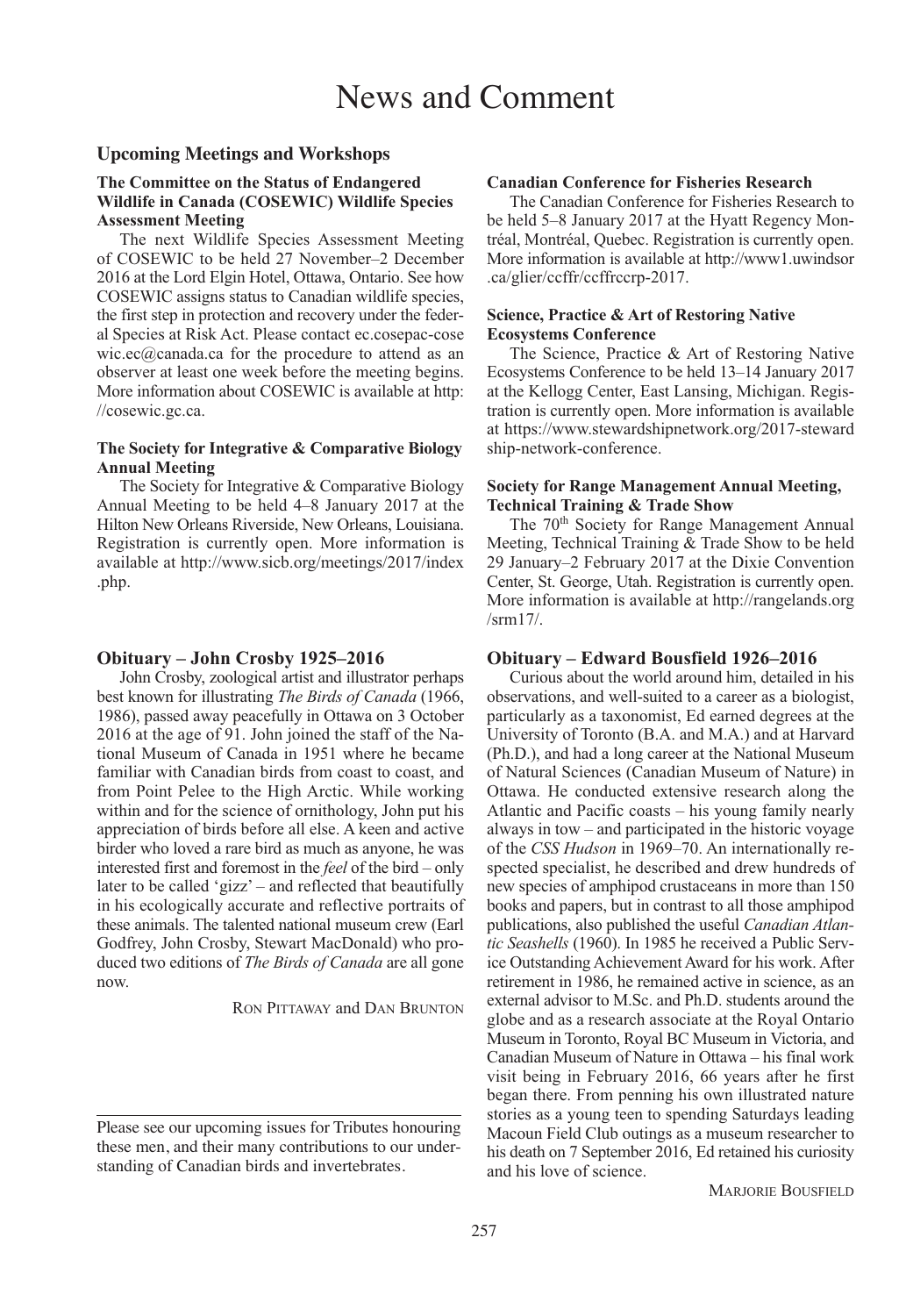## **Roy John steps down after a distinguished contribution as Book Review Editor**

When long-serving Book Review Editor, Wilson Eedy (appointed in 1975), died suddenly in 2003 he left a vacancy that seemed impossible to fill (see *Canadian Field-Naturalist* 124: 181–182 for Roy John's tribute to Wilson), until Roy volunteered. Wilson had built the book review section to effectively cover an increasing number of publications, both popular and technical, that were of interest to a variety of naturalists and professional biologists, with volunteer reviews by both specialists and generalists. Wilson was proactive and obtained books from publishers that were requested by potential reviewers, as well as finding reviewers for suitable books submitted unsolicited from publishers. He prepared quarterly lists of new titles, including those assigned to reviewers, available, or merely of interest. Roy was well qualified to handle this intense workload.

Born in 1942 in Wattstown, Wales, Roy's early years were spent in London, where he survived the air raids, even one which brought down the ceiling of his room. As is common with many naturalists, his early influences were extremely important. He would join his grandmother when she worked on a farm in Kent every summer, and there he would explore fields, orchards, ponds, and forests. On after-supper walks with his grandfather he asked innumerable questions about the plants and animals he saw. Later, his family lived in Borehamwood, the "British Hollywood" where over 250 films were produced. In 1961, Roy went to Loughborough University to take Industrial Chemistry (a blend of 70% Chemistry and 30% Chemical Engineering). Loughborough is in Leicestershire, in the East Midlands of England, and its university traces its roots to 1909 when it was founded as the Loughborough Technical Institute, which eventually morphed into Loughborough College of Technology and then a university.

His initial employment was in the laboratory at the Esso Refinery near Fawley. This is on the west shore of Southampton Water, on the edge of the Solent, and at 5 mi <sup>2</sup> it is the largest refinery in the UK. The waste water treatment included a couple of retention ponds and a large fresh water lagoon surrounded by woods. This was a great attraction to many water birds, and he spent many lunch times watching Pochards, Tufted Ducks, and the like. Sometimes he drove to Ashlett Creek, to the south of Fawley, where the road past the 16th-century mill petered out in some bushes that overlooked a mudflat where there was always something to see. Here he learned the value of learning one bird's song very well to identify warblers. A little further south, the Calshot shingle spit was good for observing sea ducks. Fawley was a great place as a base, because it was on the edge of the New Forest, a complex of woods and heathland. He also often went to Keyhaven, a small village edged by salt marsh which was a fine place to see seabirds flying by or milling around the west end of the Isle of Wight (i.e. at The Needles). A friend at work drove him to interesting birding locations in Wales, Portland Bill, and Dungeness. At university he met "Ned" (now Dr. David Larkin, professor emeritus at Towson University, Baltimore, Maryland) and together they took a week holiday in Scotland to visit Aviemor, Loch Morlich, Cairngorm, Rothiemurchus, and Inshriach Forests, and to go birding together.

A visit to Loughborough by a recruiter from Montreal looking for electrical engineers led him to request an interview, in which he asked many questions about Canada. To his surprise he got a job offer from Northern Electric in Laschine. So he came to Canada in 1965 (for a two-year period that morphed into 50). In Canada he continued his formal education, taking courses in Business Administration at the University of Western Ontario. He was employed primarily as an environmental manager for multidisciplinary projects, dealing with environmental, social, economic, developmental, and human impacts, and with assessment of hazardous material impacts on human health and safety. He has experience with mining, metal refining, oil refining, airports, road corridors, pulp and paper, fisheries, dairy and food processing plants, shipbuilding and fishing fleets, real estate, chemical production facilities, and the nuclear fuel cycle. He taught university courses in auditing and hazardous materials management, and has completed over 150 audits (including 35 ships). As well as holding various positions in the private sector, Roy served the Federal Government from 1983 to 1987 as manager of the National Uranium Tailings Program at CANMET, and between 1987 and 1991 as Head of Agreements and Data Interpretation at the Environment Canada Water Quality Branch. Subsequently he managed a program to certify that organizations were in compliance with the international environmental management system standard ISO 14001, the occupational health and safety specification OHS 18001, and he ran food safety management system certifications for Ontario, Alberta, and Manitoba, on behalf of the federal government (the Canadian General Standards Board).

Roy has been an active member of natural history clubs while living in Ottawa, Saskatoon, and Halifax, and served them in a multitude of key positions including President of the Ottawa Field-Naturalists Club, Chairman of its Excursions and Lectures Committee, Editor of *The Blue Jay* published by the Saskatchewan Natural History Society, and editor of OFO News.

He has traveled extensively over the world, missing only a few countries (among them Afghanistan), and over the past 35 years has led short- to long-term trips (four days or more) to observe birds, mammals, reptiles, and wildflowers in several parts of Canada and the U.S. (including pelagic trips), as well as many day trips in several Canadian provinces. He went on nature trips as an observer, including trips to the Antarctic (twice), the Arctic (four trips: three in Canada, one in Svalbard), Argentina, Brazil, Canada (all provinces and territo